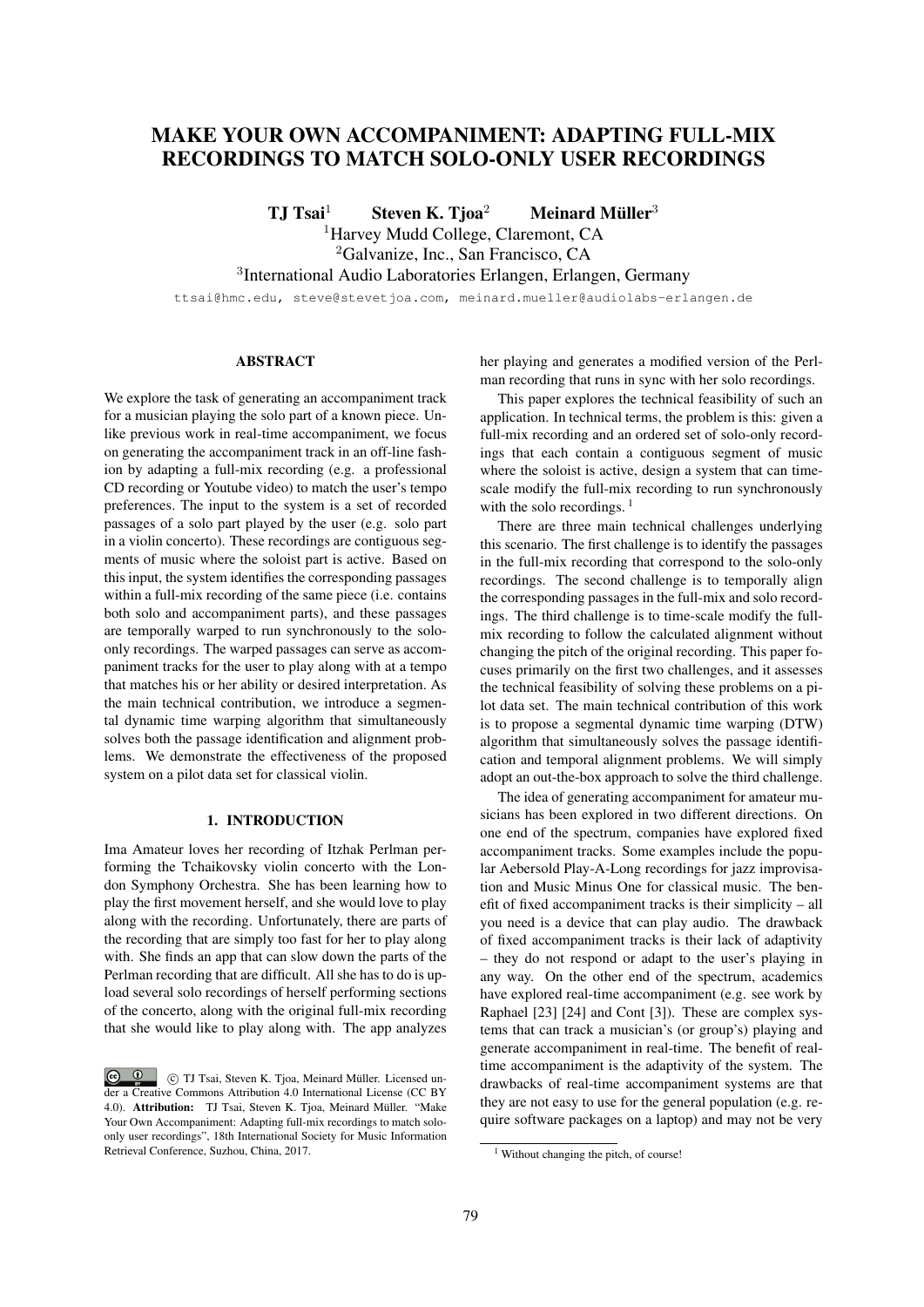expressive (e.g. sound like MIDI). Also, for the purposes of academic study, another drawback is the difficulty of evaluating such a system in an objective way. Because the user and the accompaniment system influence each other in real-time, it is difficult to decouple the effect of one from the other. When there are errors, for example, it is difficult to say whether the error is because the accompaniment system failed, the user failed to respond appropriately, or some combination of both.

This work explores the realm in between these two extremes. Like fixed accompaniment tracks, the proposed system has the benefit of simplicity – the user does not need any specialized software or hardware, but simply receives an audio track that can be played on any audio device. Like real-time accompaniment, the proposed system has the benefit of (partial) adaptivity – the system tailors the accompaniment track to the user's playing in an off-line manner. This middle realm has several additional benefits. Because the user and the accompaniment are no longer coupled in real-time, we can measure how well the accompaniment system "follows" the user's playing with objective metrics. Another benefit is that the off-line nature of this system makes it suitable for a client-server model, which is ideal for the envisioned app. Lastly, by approaching this problem through adapting an existing recording, we can also potentially get the benefit of a very musical and expressive accompaniment track (assuming we don't introduce too many artifacts from time-scale modification).

The two challenges we will focus on – passage identification and temporal alignment – are closely related to previous work in audio matching and music synchronization. The passage identification problem has strong similarities to audio matching, where the goal is to identify a given passage in other performances of the same (usually classical) work. Previous work has introduced robust features for this task [20] and efficient ways to handle global tempo variations such as using multiple versions of a query that have been tempo-adjusted [19]. Subsequent work has explored the use of indexing techniques to scale the system to large data sets [14] [2]. The temporal alignment problem has strong similarities to music synchronization, where the goal is to temporally align two performances of the same piece. The bread-and-butter approach is to apply DTW with suitably designed features [12] [4] [10]. One problem with this approach is that the memory and computation requirements increase quadratically as the feature sequences increase in length. Many variants have been proposed to mitigate this issue, including limiting the search space to a band [25] or parallelogram [13] around the cost matrix diagonal, doing the time-warping in an online fashion [5] [15], or adopting a multiscale approach that estimates the alignment at different granularities [26] [21] [9]. Other variants tackle issues like handling repeats [11], identifying partial alignments between recordings [17] [18], dealing with memory constraints [22], and taking advantage of multiple recordings [27] [1].

Though similar, the proposed scenario differs from most previous work in three important ways. First, we are matching solo-only recordings to full-mix recordings (i.e. solo and accompaniment). Most work in audio matching and music synchronization assumes that the recordings of interest are different performances of the same piece, and therefore have the same audio sources. One could think of the current scenario as audio matching with very high levels of additive noise (i.e. the accompaniment). Second, the task is off-line but there are still stringent runtime constraints. In music synchronization, the best approach is the one with the highest alignment precision, and we are willing to accept significant runtimes since the task is off-line. In the current scenario, however, the runtime is a very important factor because the application is userfacing. A user will not be willing to wait 30 seconds for the accompaniment track to be generated. For this reason, in this paper we will not consider any approaches to these two challenges that require more than 5-6 seconds of runtime. Third, the current scenario deals with consumerproduced recordings. Much previous work focuses on album tracks from professional CDs and professional musicians. In contrast to this, amateur musicians will play wrong notes, count incorrectly, rush, and play out of tune. These issues will be important factors affecting system performance.

This paper is structured around our main goal: to assess the technical feasibility of solving the passage identification and temporal alignment problems in a robust and efficient manner. Section 2 describes our system, including an explanation of the proposed segmental DTW algorithm. Section 3 discusses the experimental setup. Section 4 presents empirical results of our experiments on the pilot data set. Section 5 investigates several questions of interest to gain more intuition into system performance. Section 6 concludes the work.

## 2. SYSTEM DESCRIPTION

We describe the proposed system in three parts: the segmental DTW algorithm, the features, and the time-scale modification.

#### 2.1 Segmental DTW Algorithm

There are four main steps in the segmental DTW algorithm, each explained below.

Step 1: Frame-level cost matrices. The first step is to compute a subsequence DTW cumulative cost matrix for each solo segment. Subsequence DTW is a variant of the regular DTW algorithm in which one of the recordings (the query) is assumed to only match a *section* of the other recording (the reference), rather than matching the entire recording from beginning to end. This can be accomplished by allowing the query to *begin* matching anywhere in the reference without penalty, and allowing the query to *end* matching anywhere in the reference without penalty. We allow the following (query, reference) steps in the dynamic programming stage:  $(1, 1)$ ,  $(1, 2)$ , and  $(2, 1)$ . These steps have weights of 1, 1, and 2, respec-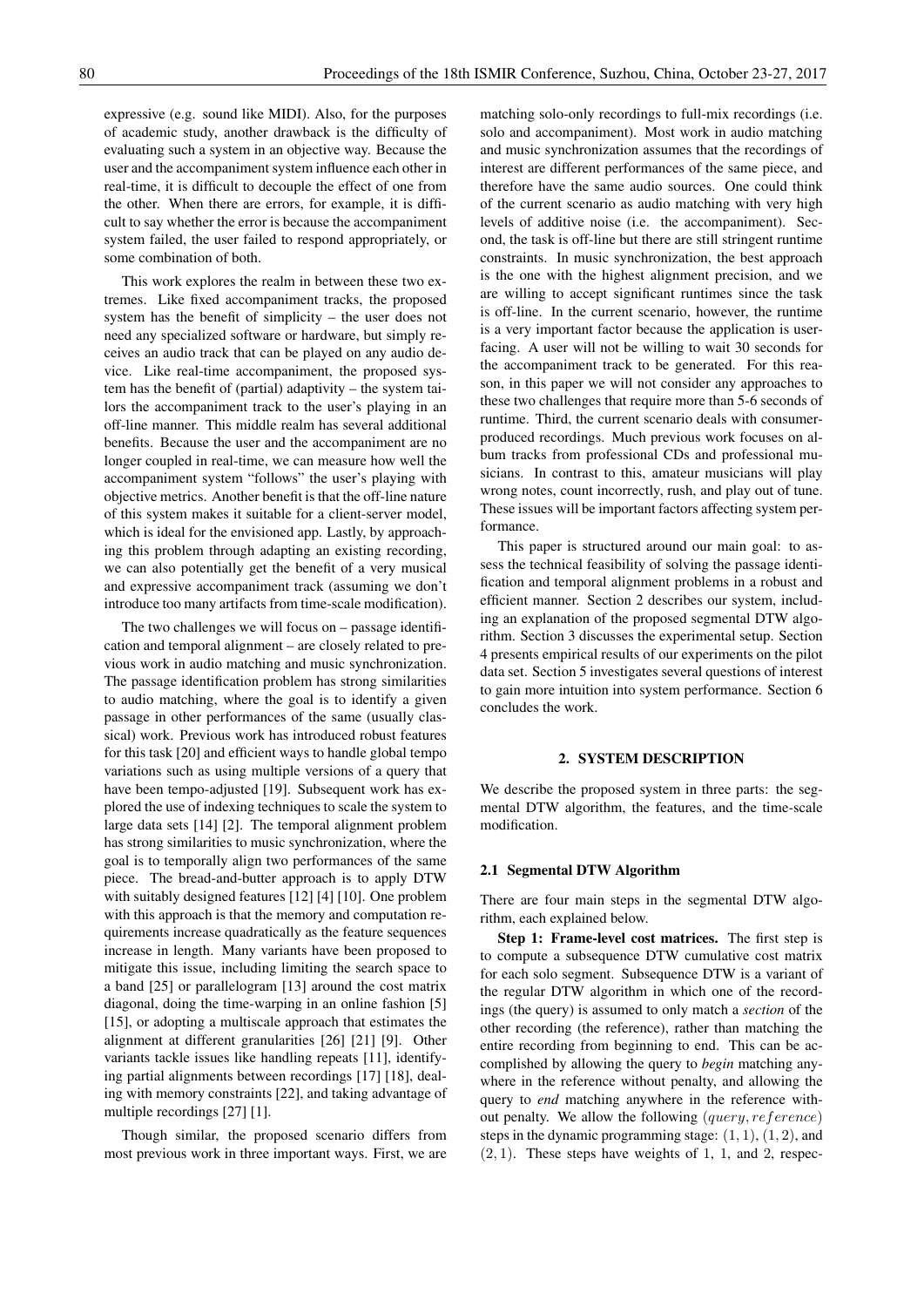

Figure 1. A graphical overview of the segmental DTW algorithm for aligning an ordered set of solo recordings against a full-mix recording. Rows correspond to solo recording frames and columns correspond to full-mix recording frames. Time increases from bottom to top and left to right. In this example,  $N = 4$ .

tively.<sup>2</sup> This set of steps assumes that the instantaneous tempo in the query and reference will differ at most by a factor of 2. For more details about subsequence DTW, see chapter 7 in [16]. In the case of our proposed algorithm, we compute the subsequence DTW cumulative cost matrix but refrain from backtracing until step 4. Rather than backtracing from the local optimum in each cumulative cost matrix, we will instead backtrace from the element on the globally optimum path. This globally optimum path will be determined in steps 2 and 3.

Step 2: Segment-level cost matrix. The second step is to compute a cumulative cost matrix of global path scores across all solo segments. This can be done in two substeps. The first sub-step is to create a matrix that contains the last row of each subsequence cumulative cost matrix from step  $1<sup>3</sup>$ . This matrix will have N rows and K columns, where  $N$  is the number of solo segments and  $K$ is the number of frames in the reference (i.e. full-mix) recording. Note that this matrix is analogous to a pairwise cost matrix, where instead of pairwise frame-level costs we have segment-level subsequence path costs. The second sub-step is to compute a (segment-level) cumulative cost matrix on this (segment-level) pairwise cost matrix by doing dynamic programming. This dynamic programming step differs from regular DTW dynamic programming in one important way. Unlike most scenarios where the set of possible transitions is fixed regardless of position in the cost matrix, here the possible transition steps changes from row to row. Specifically, for an element in row  $n$ , the two possible transitions are  $(0, 1)$  and  $(1, \frac{L_{n+1}}{2})$ , where  $L_{n+1}$ is the length (in frames) of the  $(n + 1)^{th}$  solo segment. The weights on these two transitions are 0 and 1, respectively. In words, we are looking for the  $N$  elements in the segment-level pairwise cost matrix (one per row) that have the minimum total path score under two constraints: (1) they are consistent with the given ordering (i.e. segment  $n$ ) comes before segment  $n + 1$ ), and (2) elements in adjacent rows must be separated by a minimum distance, which is determined by the length of the solo segment and the maximum tempo difference in the subsequence DTW step (in this case, a factor of 2).

Step 3: Segment-level backtrace. The third step is to backtrace through the segment-level cumulative cost matrix. We start at the last element of the matrix (i.e. the upper right hand corner) and backtrace until we reach the first element of the matrix (i.e. the lower left hand corner). Note that the  $(0, 1)$  steps with 0 weight allow for skipping portions of the full-mix recording without penalty. The  $(1, \frac{L_{n+1}}{2})$  transitions in the backtraced path indicate the element in each row that contributes to the globally optimal path.

Step 4: Frame-level backtrace. The final step is to backtrace through each subsequence DTW cumulative cost matrix from step 1, where we begin the backtracing at the elements selected in step 3. These elements have been selected to optimize a global path score across all solo segments, rather than a local path score across a single solo segment. After performing this frame-level backtrace step, we have achieved our desired goal: identifying both segment-level and frame-level alignments for each solo segment.

Figure 1 shows a graphical summary of the segmental DTW algorithm. In this figure, rows correspond to different solo segment frames and columns correspond to different full-mix frames. Time increases from bottom to top and from left to right. The four rectangles in the lower left are the frame-level cumulative cost matrices for each solo recording. The segment-level cost matrix (top left) is constructed by aggregating the last row from each frame-level cumulative cost matrix (highlighted in dark gray). We then backtrace at the segment level, and use the predicted segment ending points to backtrace at the frame level. The final predicted alignments are shown in the lower right. Note that the proposed system only indicates how the fullmix recording should be warped during the segments of the piece when the soloist is playing. One could interpolate the tempo for the other segments.

#### 2.2 Features

The segmental DTW algorithm is compatible with any frame-based feature and cost metric. For the experiments in this paper, we computed L2-normalized chroma features every 22 ms and used a cosine distance metric. This combination was selected for two practical reasons. First, we wanted to demonstrate the segmental DTW algorithm with a standard feature, so as not to conflate the performance benefits of both a new matching algorithm and a novel (or less widely used) feature. Second, this combination allows the subsequence DTW cost matrices to be computed very efficiently with simple matrix multiplication. Given the constraints on runtime of this consumer-facing application, efficiency is an important consideration. We selected the feature rate to ensure that the average time required to

<sup>&</sup>lt;sup>2</sup> Note that the  $(2, 1)$  step should be weighted double to prevent degenerate matchings to very short sections.

<sup>&</sup>lt;sup>3</sup> Here, we assume that rows correspond to different query frames, and columns correspond to different reference frames.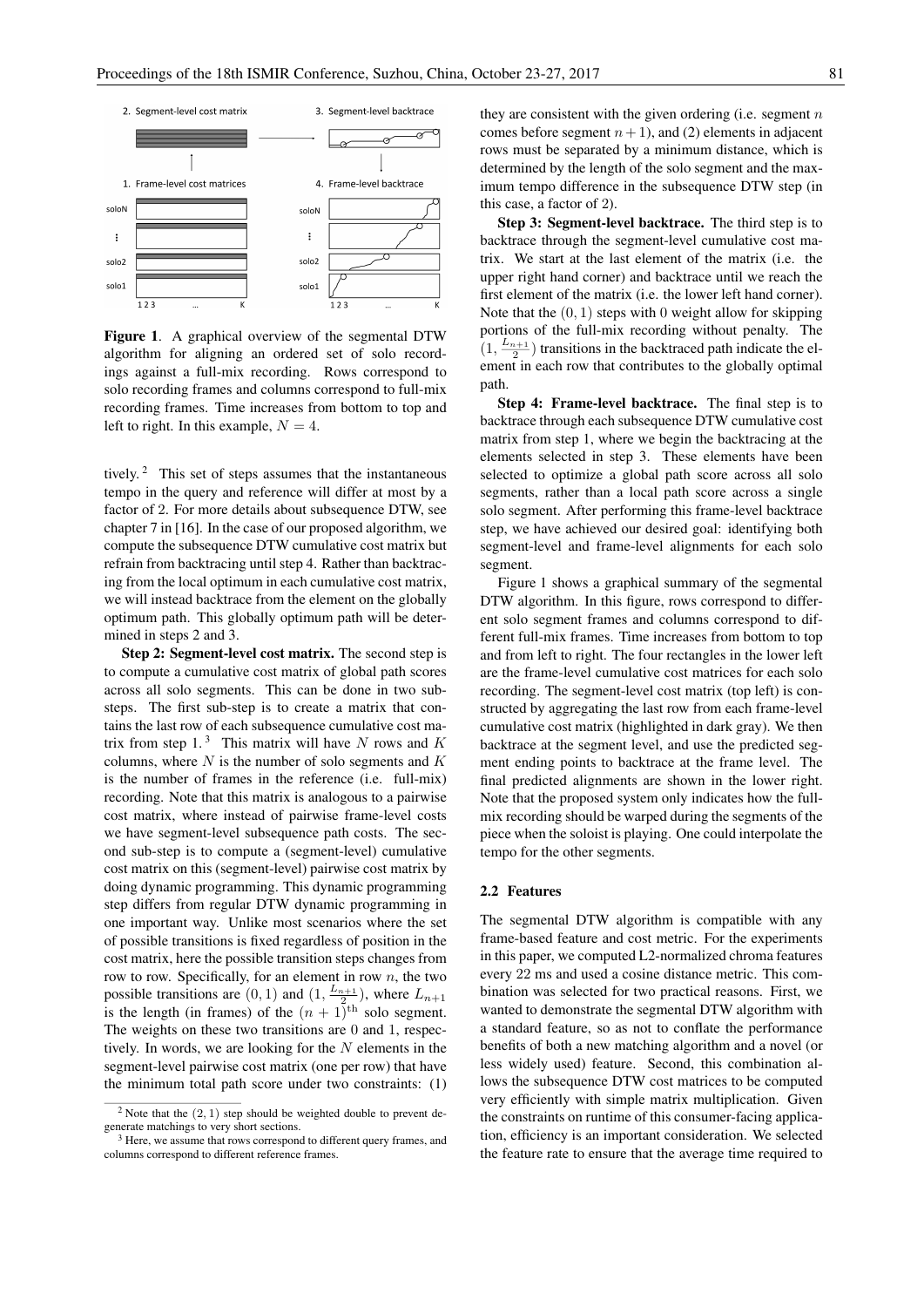| Composition                | full         | solo avgLen      | segs |
|----------------------------|--------------|------------------|------|
| Seitz concerto no2, mv3    |              | 187 <sub>s</sub> |      |
| Bach double concerto, mv1  | 5            | 250 s            |      |
| Vivaldi concerto in a, mv1 | 5            | 229s             |      |
| Veracini sonata in d, mv4  | $\mathbf{a}$ | 223 s            |      |

Table 1. Summary of the pilot data set. Each row indicates the number of full-mix and solo recordings, the average length, and the number of segments in the composition.

align a single query (i.e. multiple solo recordings against a full-mix recording) was under 6 seconds. This threshold could be set arbitrarily depending on how long we are willing to make the user wait. In the discussion section, we will compare our main results with a system that uses more state-of-the-art features, which were developed in an off-line context where runtime is not a significant consideration. These latter features can provide a lower bound on error rate when we ignore runtime constraints.

#### 2.3 Time-Scale Modification

The goal of the time-scale modification (TSM) step is to stretch or compress the duration of a given audio signal while preserving properties like pitch and timbre. Typically, TSM approaches stretch or compress an audio signal in a linear fashion by a constant stretching factor. In our scenario, we need to stretch the full-mix recording according to the solo-mix alignment, which leads to a non-linear time-stretch function. To deal with non-linear stretches, we apply the strategy described in [8], where the positions of the TSM analysis frames are specified according to the time-stretch function instead of a constant analysis hopsize.

To attenuate artifacts and to improve the quality of the time-scale modified signal, we use a recent TSM approach [7] that involves harmonic-percussive separation and combines the advantages of a phase-vocoder TSM approach (preserving the perceptual quality of harmonic signal components) and a time-domain TSM approach (preserving transient-like percussive signal components). An overview of different TSM procedures can be found in [6, 8].

#### 3. EXPERIMENTAL SETUP

The experimental setup will be described in three parts: the data collection, the data preparation, and the evaluation metric.

#### 3.1 Data Collection

Our data collection process was dictated by practicality. In order to evaluate the proposed system, we need two different types of audio data: full-mix recordings and solo recordings. Clearly, the full-mix recordings are in abundant supply and can be selected from any professional CD recording or Youtube video. The solo recordings, however, are much more difficult to find, as musicians typically do not record performances that are missing the accompaniment part. Our solution to this problem was to focus data collection efforts on a small subset of pieces from the highly popular Suzuki violin method. The Suzuki method prescribes a specific sequence of violin works in order to develop a violinist's mastery of the instrument. Because of the popularity of the Suzuki method, we were able to find Youtube videos of violinists performing the solo parts (in isolation) from several works. Some of these recordings are violin teachers demonstrating how to perform a piece. Some recordings are young adults wishing to document their progress on the violin. Other recordings are doting parents trying to show off their talented children.

Table 1 shows a summary of the audio recordings. The data set contains four violin pieces or movements selected from Suzuki books five and six. For each piece, we collected multiple full-mix recordings and solo recordings from Youtube. By focusing on annotating multiple recordings of the same piece, we can make the most of the limited amount of (annotated) data by considering different combinations of full-mix and solo recordings. At the same time, we wanted several pieces of music from different composers and periods, so as to avoid a composer-specific bias. The recordings range in length from 161 to 325 seconds, and they range in quality from cell phone videos to professionally recorded performances. All audio tracks were converted to mono wav format with 22050 Hz sampling rate. In total, there is approximately 2 hours and 20 minutes of annotated audio data.

## 3.2 Data Preparation

Once the audio data was collected, there were two additional steps needed to prepare the data for use in our experiments.

The first preparation step was to generate beat-level annotations. The annotations were done in SonicVisualizer <sup>4</sup> by three different individuals with extensive training in classical piano. We kept only those beats that had two or more independent annotations, and we use the mean annotated time as the ground truth.

The second data preparation step was to divide the solo recordings into segments. Recall that the input to the system is a set of contiguous segments of music where the soloist is active. Each segment is specified by a pair of unique identifiers (e.g. start at measure 5 beat 1 and end at measure 37 beat 4), and the segments are non-overlapping. For each composition, we manually selected segments by identifying natural breakpoints where a violinist would likely end a segment, such as section boundaries or the start/end of a long rest.

We can summarize the prepared data set as follows. Each query in the benchmark is a pairing of a full-mix recording and a solo recording (i.e. the 4-5 segments from a solo recording). There are thus a total of 87 queries in the benchmark. This is clearly not a large data set. It is meant to serve as a pilot data set to assess the feasibility of the proposed system.

<sup>4</sup> http://www.sonicvisualiser.org/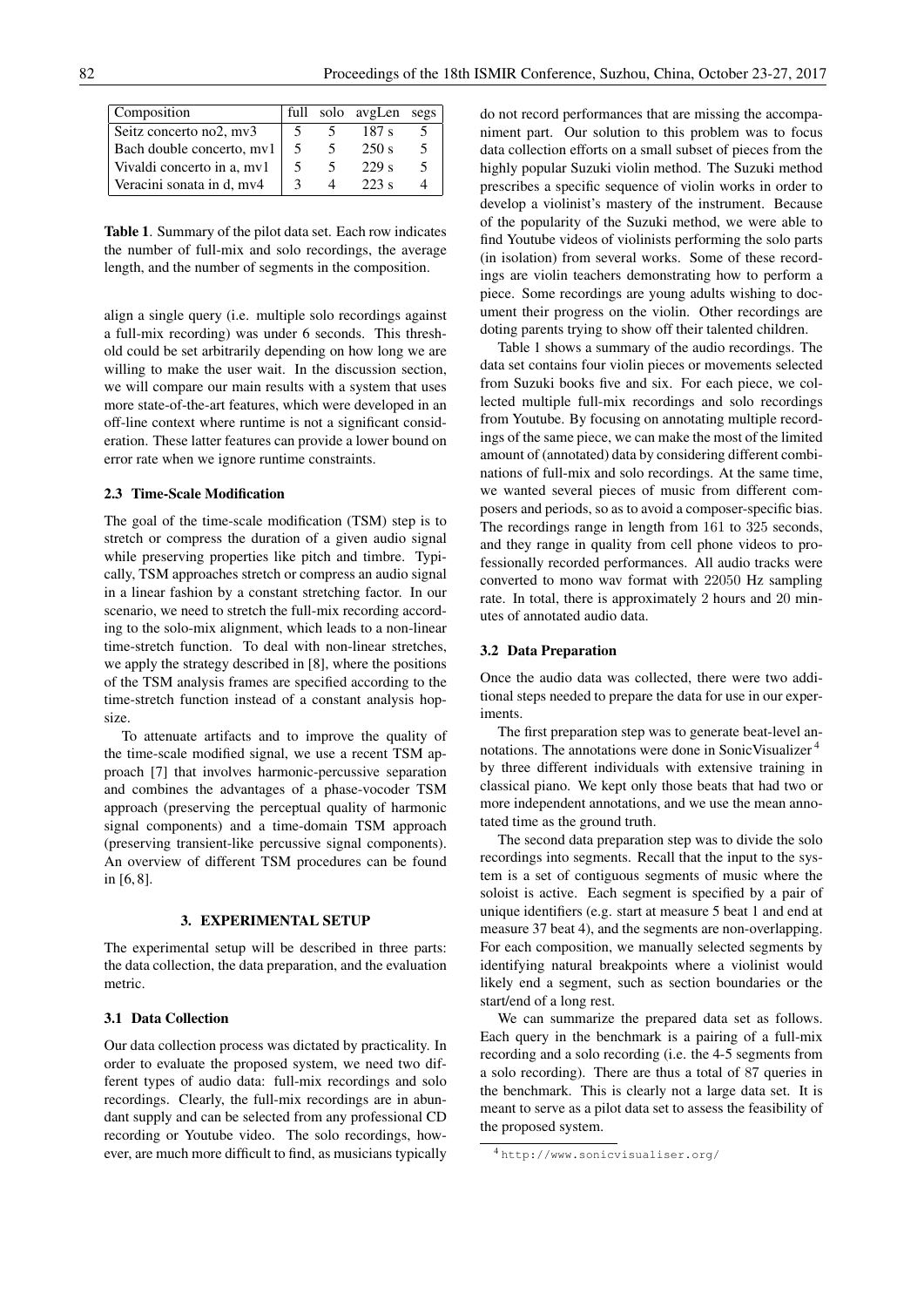| tolerance | global   | subseq | segmental |
|-----------|----------|--------|-----------|
| 1s        | $40.2\%$ | 8.4%   | $2.2\%$   |
| 2s        | 20.2%    | 6.1%   | $0.0\%$   |
| 5s        | 14.9%    | 6.1%   | $0.0\%$   |
| 10s       | 9.3%     | 6.1%   | $0.0\%$   |

Table 2. Boundary prediction error rates for global, subsequence, and segmental DTW algorithms. Each entry indicates the percentage of predicted boundary points that are incorrect at a specified allowable error tolerance.

## 3.3 Evaluation Metric

In this paper, we will focus only on the aspects of the system that can be evaluated objectively: the segment boundaries and frame-level alignments. To evaluate segment boundary predictions, we compare the predicted and ground truth boundary points for each solo segment, and then determine what fraction of predicted boundary points are correct (or incorrect) for a given allowable error tolerance. To evaluate frame-level alignments, we compare predicted and ground truth timestamps in the full-mix recording that correspond to the annotated beat locations in the solo segments.<sup>5</sup> We then determine what fraction of alignments are correct (or incorrect) for a given allowable error tolerance. By considering a range of different error tolerances, we can determine an error tolerance curve. Note that the error tolerances for the segment boundary metric are much larger than the error tolerances for frame alignment, since the former is measuring retrieval at the segment level.

#### 4. RESULTS

To assess the effectiveness of the proposed segmental DTW algorithm, we compared its performance against two other baseline systems. The first baseline system is to simply concatenate all of the solo audio segments and perform a single global DTW against the full-mix recording. For this baseline system, we use transition steps  $(0, 1)$ ,  $(1, 0)$ , and  $(1, 1)$  in order to handle the discontinuities between solo segments. All steps are given equal weight. The second baseline system is to perform subsequence DTW on each solo segment independently, where the best locally optimal path in each cost matrix is taken as the predicted segment-level and frame-level alignment. In order to make the comparison between systems fair, all three systems use the same chroma features. Any differences in performance should thus reflect the effectiveness of the matching algorithm.

Table 2 compares the performance of the three systems on passage identification. The rows in the table show the percentage of predicted boundary points that are incorrect at four different error tolerances. The three rightmost columns compare the performance of the global DTW baseline ('global'), the subsequence DTW baseline ('sub-



Figure 2. Error tolerance curves for the global, subsequence, and segmental DTW algorithms. Each point on a curve indicates the percentage of predicted beat alignments that are incorrect for a given error tolerance. An additional curve is shown for an oracle system, which provides a lower bound on performance.

seq'), and the proposed segmental DTW algorithm ('segmental').

There are three things to notice about Table 2. First, the error rates clearly decrease from left to right. Thus, the relative performance of the three algorithms is clear: global DTW performs worst, subsequence DTW performs better, and segmental DTW performs best. Second, subsequence DTW reaches an asymptotic error rate of 6.1%. These errors are passages that the subsequence DTW algorithm is matching incorrectly because it fails to take into account the temporal ordering of the solo segments. For example, it incorrectly matches the main theme to the recapitulation or matches repeated segments to the wrong repetition. Better features are unlikely to fix these errors. Third, the segmental DTW algorithm has perfect performance for error tolerances of 2 seconds and above. This suggests that the 2.2% of errors at a 1 second error tolerance are an indication of poor alignments but correctly identified passages. We will investigate these errors in the discussion section.

Figure 2 compares the performance of the three systems on temporal alignments. The figure shows the error tolerance curves for error tolerances ranging from 0 to 250 ms. Each point on a curve indicates the percentage of predicted beat timestamps that are incorrect at a given error tolerance. There is also a curve for an oracle system, which will be explained in section 5.2.

There are three things to notice about Figure 2. First, the curves are identical for error tolerances < 25 ms. This indicates that when an algorithm is "locked onto" a signal, the limit to its precision is the same for all three algorithms. This is what we expect, since all three algorithms are based on the same fundamental dynamic programming approach and use the same features. This is a realm where the segmental DTW algorithm does not help, but where better features are needed to improve performance. Sec-

<sup>5</sup> Since the annotated beat locations generally fall between frames, we use simple linear interpolation between the nearest predicted alignments.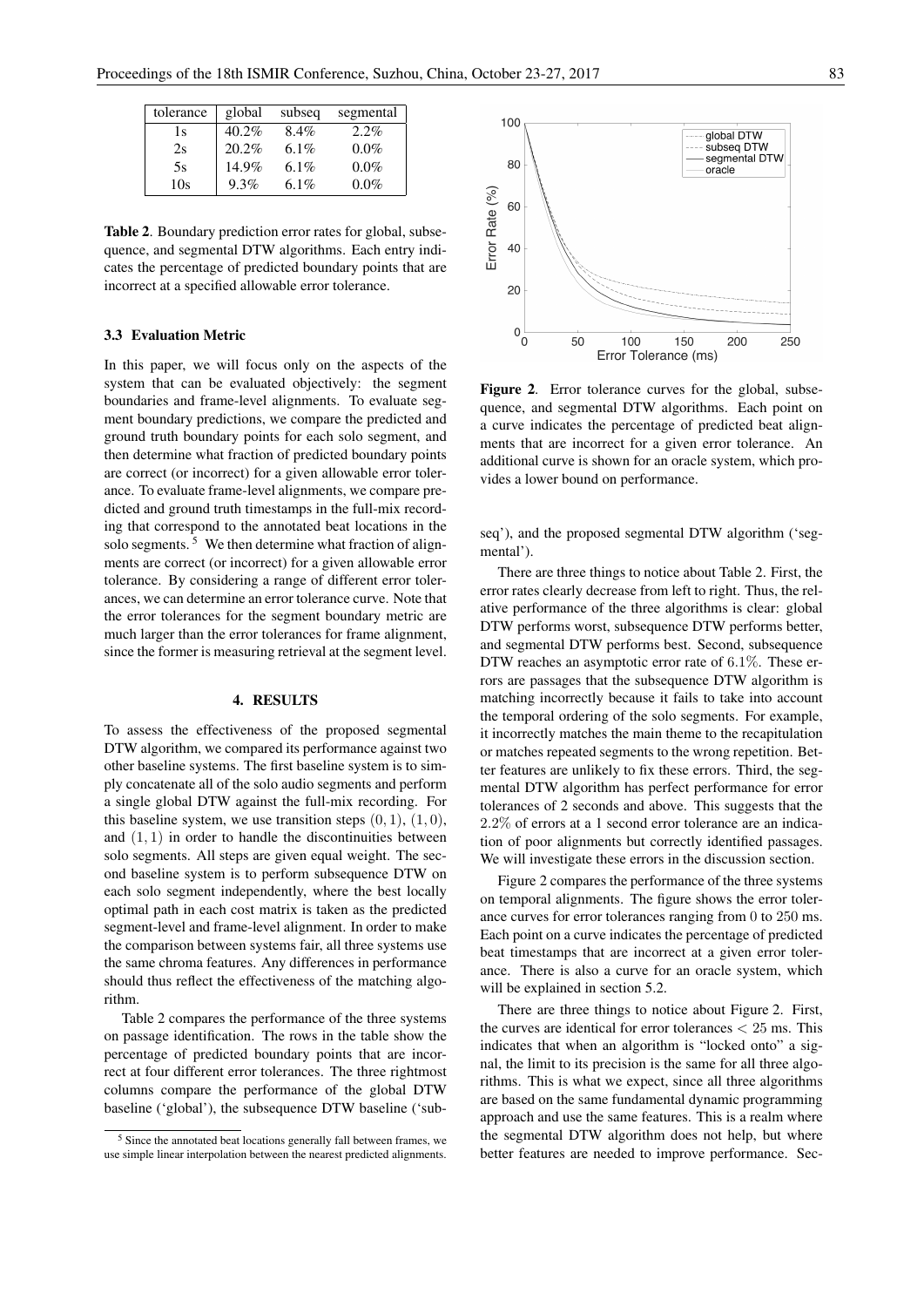ond, the curves begin to diverge significantly for error tolerances  $> 50$  ms. This is a realm where the segmental DTW algorithm provides significant benefit to system performance. For example, at 100 ms error tolerance, the segmental DTW algorithm improves the error rate from 22.6% and 17.1% to 12.4%. Third, the curves do not intersect. In other words, the segmental DTW algorithm provides unilateral benefit across all error tolerances.

#### 5. DISCUSSION

In this section, we investigate three questions of interest that will give deeper insight into system performance.

## 5.1 Investigation of Boundary Errors

The first question of interest is: "What is causing the segment boundary errors?" We saw from Table 2 that 2.2% of predicted segment boundaries are incorrect at an error tolerance of 1 second. We investigated all of these errors to determine the root cause of the problem.

There are three main observations we can make from our investigations of segment boundary errors. First, most segment boundary errors are a result of a mistake on the part of the musician. In one instance, the violin player messes up and stops playing for 3-4 beats at the end of a phrase. In another instance, the group is very out of sync on the last note. These two specific mistakes caused more than 50% of the segment boundary errors, since a single mistake will cause errors on all of the queries that contain the recording. Second, the maximum tempo ratio of 2x imposed by the DTW step sizes causes errors when the instantaneous tempo difference is extreme. For example, one recording has a very pronounced rubato at the end of the piece, which causes problems when the recording is paired with a performance that has very little rubato at the end. Third, all of the segment boundary errors were predictions of the end of a segment. The DTW algorithm (and its variants) do well in smoothing out errors in the beginning and middle of segments, but it often fails at the end of a segment because there is no signal "on the other side" to smooth out the prediction.

#### 5.2 Lower Bound on Error Rate

The second question of interest is: "What is the lower bound on error rate?" In other words, what is the best error rate that we could hope to achieve given a current state-of-the-art alignment system? In order to answer this question, we ran an experiment with two major changes. The first change is that we assume this system is an oracle and knows the ground truth segment boundaries for each solo segment. The second change is that we use an alignment system [22] that was designed to maximize alignment precision in an off-line context. Note that this oracle system requires more than 45 sec on average to align each query (i.e. align multiple solo recordings against a full-mix recording), so it would not be suitable given the runtime constraints of our user-facing application. (In contrast, our proposed system required an average of 5.20 sec.) Thus, we can interpret the performance of the oracle system as a lower bound on error rate when runtime constraints are ignored.

The performance of this oracle system is shown in Figure 2 (overlaid on the same figure from the results section). There are two things to point out about this lower bound curve. First, the proposed system approximately achieves the lower bound for error tolerances  $> 175$  ms. Second, the lower bound shows the most room for improvement in the 50 to 100 ms error tolerance range. For a 75 ms error tolerance, the proposed system and oracle system achieve error rates of 17.8% and 14.0%, respectively.

#### 5.3 Listening to the Accompaniment Track

The third question of interest is: "How does the time-scale modified accompaniment track actually sound?" One useful way we can get a sense of how well the accompaniment is "following" the solo recordings is to create a stereo track in which one channel contains the unchanged solo recording and the other channel contains the time-stretched accompaniment track. By listening to both tracks simultaneously, we can gain an intuitive sense of how well the system is doing. We have posted several samples of these stereo recordings for interested readers.<sup>6</sup>

There are three qualitative observations we can make regarding these informal listening tests. First, the system performs much more erratically when the solo part is not dominant. This was particularly a problem for the Bach double violin concerto since there are two equally important violin parts. When the  $2<sup>nd</sup>$  violin part is dominant, the accompaniment track has significantly more time-warping artifacts. Second, the system handles rapid notes very well and prolonged notes very poorly. When the solo part is holding a single long note, the accompaniment track would sometimes have very severe temporal distortion artifacts. Third, the time-stretched accompaniment track often has a "jerky" tempo, especially when the solo part has a prolonged note. The accompaniment track is clearly tracking the solo recordings, but it often has short, sudden bursts of tempo speedups and slowdowns. One way to address this issue would be to do some type of temporal smoothing of the predicted alignment.

#### 6. CONCLUSION

We have described a system that time-scale modifies an existing full-mix recording to run synchronously to an ordered set of solo-only user recordings of the same piece. We propose a segmental DTW algorithm that simultaneously solves the passage identification and temporal alignment problems, and we demonstrate the benefit of this algorithm over two other baseline systems on a pilot data set of classical violin music. Areas of future work include expanding the pilot data set, exploring features that are both computationally efficient and well-suited to the asymmetric nature of the scenario, and investigating pre-processing steps for solo detection and separation.

<sup>6</sup> http://pages.hmc.edu/ttsai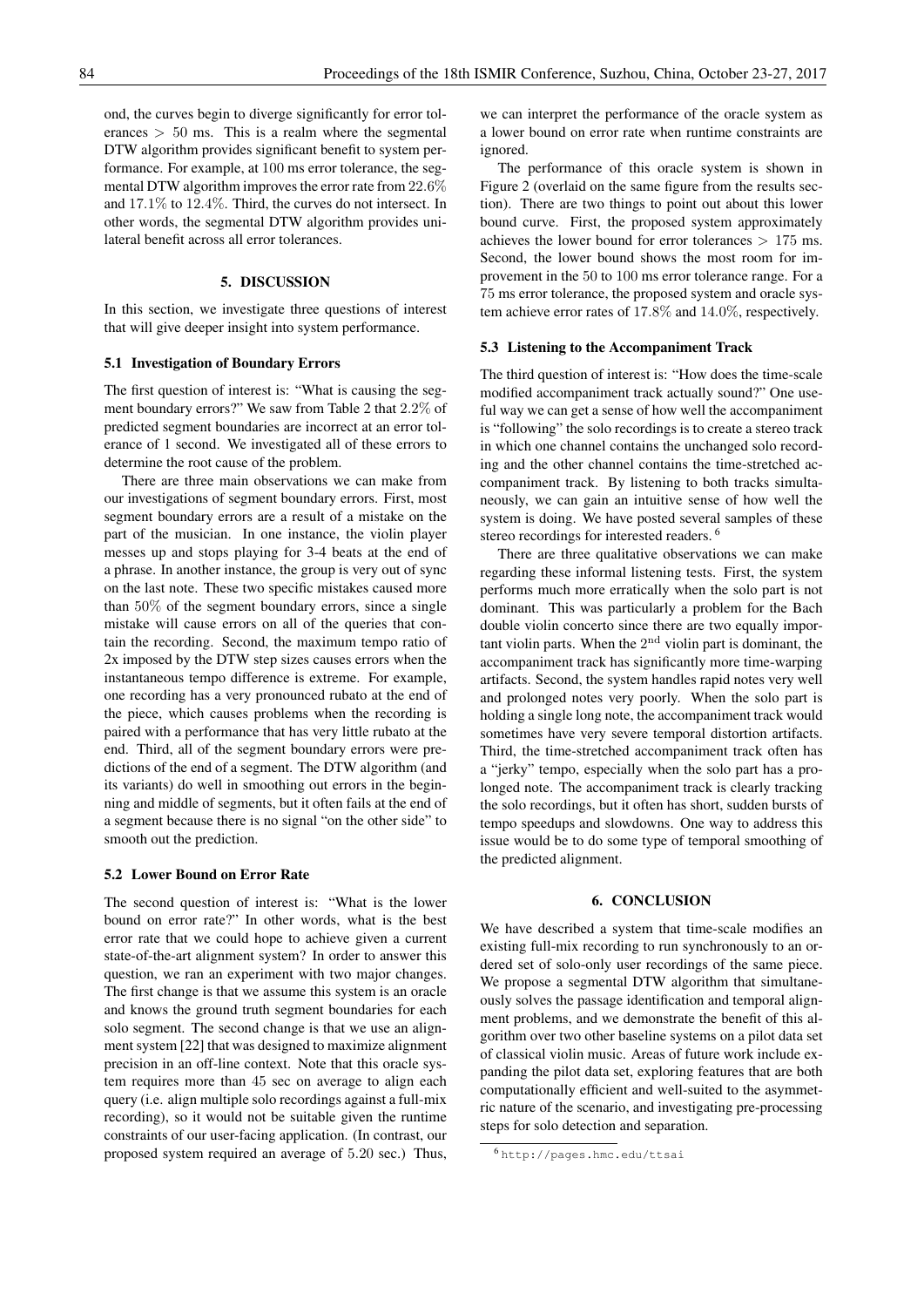# 7. ACKNOWLEDGMENTS

Thanks to Zhepei Wang and Thitaree Tanprasert for helping with the data annotation. The International Audio Laboratories Erlangen are a joint institution of the Friedrich-Alexander-Universität Erlangen-Nürnberg (FAU) and Fraunhofer Institut für Integrierte Schaltungen IIS.

# 8. REFERENCES

- [1] Andreas Arzt and Gerhard Widmer. Real-time music tracking using multiple performances as a reference. In *Proc. of the International Conference on Music Information Retrieval (ISMIR)*, pages 357–363, Malaga, ´ Spain, 2015.
- [2] Michael A. Casey, Christophe Rhodes, and Malcolm Slaney. Analysis of minimum distances in highdimensional musical spaces. *IEEE Transactions on Audio, Speech, and Language Processing*, 16(5):1015– 1028, 2008.
- [3] Arshia Cont, José Echeveste, and Jean-Louis Giavitto. The Cyber-Physical System Approach for Automatic Music Accompaniment in Antescofo. In *Acoustical Society Of America*, Providence, Rhode Island, United States, May 2014.
- [4] Roger B. Dannenberg and Ning Hu. Polyphonic audio matching for score following and intelligent audio editors. In *Proc. of the International Computer Music Conference (ICMC)*, pages 27–34, San Francisco, USA, 2003.
- [5] Simon Dixon. Live tracking of musical performances using on-line time warping. In *Proc. of the 8th International Conference on Digital Audio Effects*, pages 92– 97. Citeseer, 2005.
- [6] Mark Dolson and Jean Laroche. Improved phase vocoder time-scale modification of audio. *IEEE Transactions on Speech and Audio Processing*, 7(3):323– 332, 1999.
- [7] Jonathan Driedger and Meinard Müller. Improving time-scale modification of music signals using harmonic-percussive separation. *IEEE Signal Processing Letters*, 21(1):105–109, 2014.
- [8] Jonathan Driedger and Meinard Müller. A review on time-scale modification of music signals. *Applied Sciences*, 6(2):57–82, February 2016.
- [9] Sebastian Ewert and Meinard Müller. Refinement strategies for music synchronization. In *Proceedings of the International Symposium on Computer Music Modeling and Retrieval (CMMR)*, volume 5493 of *Lecture Notes in Computer Science*, pages 147–165, Copenhagen, Denmark, May 2008.
- [10] Sebastian Ewert, Meinard Müller, and Peter Grosche. High resolution audio synchronization using chroma onset features. In *Proc. of IEEE International Conference on Acoustics, Speech, and Signal Processing (ICASSP)*, pages 1869–1872, Taipei, Taiwan, April 2009.
- [11] Christian Fremerey, Meinard Müller, and Michael Clausen. Handling repeats and jumps in scoreperformance synchronization. In *Proc. of the International Conference on Music Information Retrieval (IS-MIR)*, pages 243–248, Utrecht, The Netherlands, 2010.
- [12] Ning Hu, Roger B. Dannenberg, and George Tzanetakis. Polyphonic audio matching and alignment for music retrieval. In *Proc. of the IEEE Workshop on Applications of Signal Processing to Audio and Acoustics (WASPAA)*, New Paltz, NY, USA, 2003.
- [13] Fumitada Itakura. Minimum prediction residual principle applied to speech recognition. *IEEE Transactions on Acoustics, Speech, and Signal Processing*, 23(1):67–72, 1975.
- [14] Frank Kurth and Meinard Müller. Efficient index-based audio matching. *IEEE Transactions on Audio, Speech, and Language Processing*, 16(2):382–395, February 2008.
- [15] Robert Macrae and Simon Dixon. Accurate real-time windowed time warping. In *Proc. of the International Conference on Music Information Retrieval (ISMIR)*, pages 423–428, 2010.
- [16] Meinard Müller. Fundamentals of Music Processing: *Audio, Analysis, Algorithms, Applications*. Springer, 2015.
- [17] Meinard Müller and Daniel Appelt. Path-constrained partial music synchronization. In *Proc. of the International Conference on Acoustics, Speech, and Signal Processing (ICASSP)*, volume 1, pages 65–68, Las Vegas, Nevada, USA, April 2008.
- [18] Meinard Müller and Sebastian Ewert. Joint structure analysis with applications to music annotation and synchronization. In *Proc. of the International Conference on Music Information Retrieval (ISMIR)*, pages 389–394, Philadelphia, Pennsylvania, USA, September 2008.
- [19] Meinard Müller, Frank Kurth, and Michael Clausen. Audio matching via chroma-based statistical features. In *Proc. of the International Conference on Music Information Retrieval (ISMIR)*, pages 288–295, London, UK, 2005.
- [20] Meinard Müller, Frank Kurth, and Michael Clausen. Chroma-based statistical audio features for audio matching. In *Proc. of the Workshop on Applications of Signal Processing (WASPAA)*, pages 275–278, New Paltz, New York, USA, October 2005.